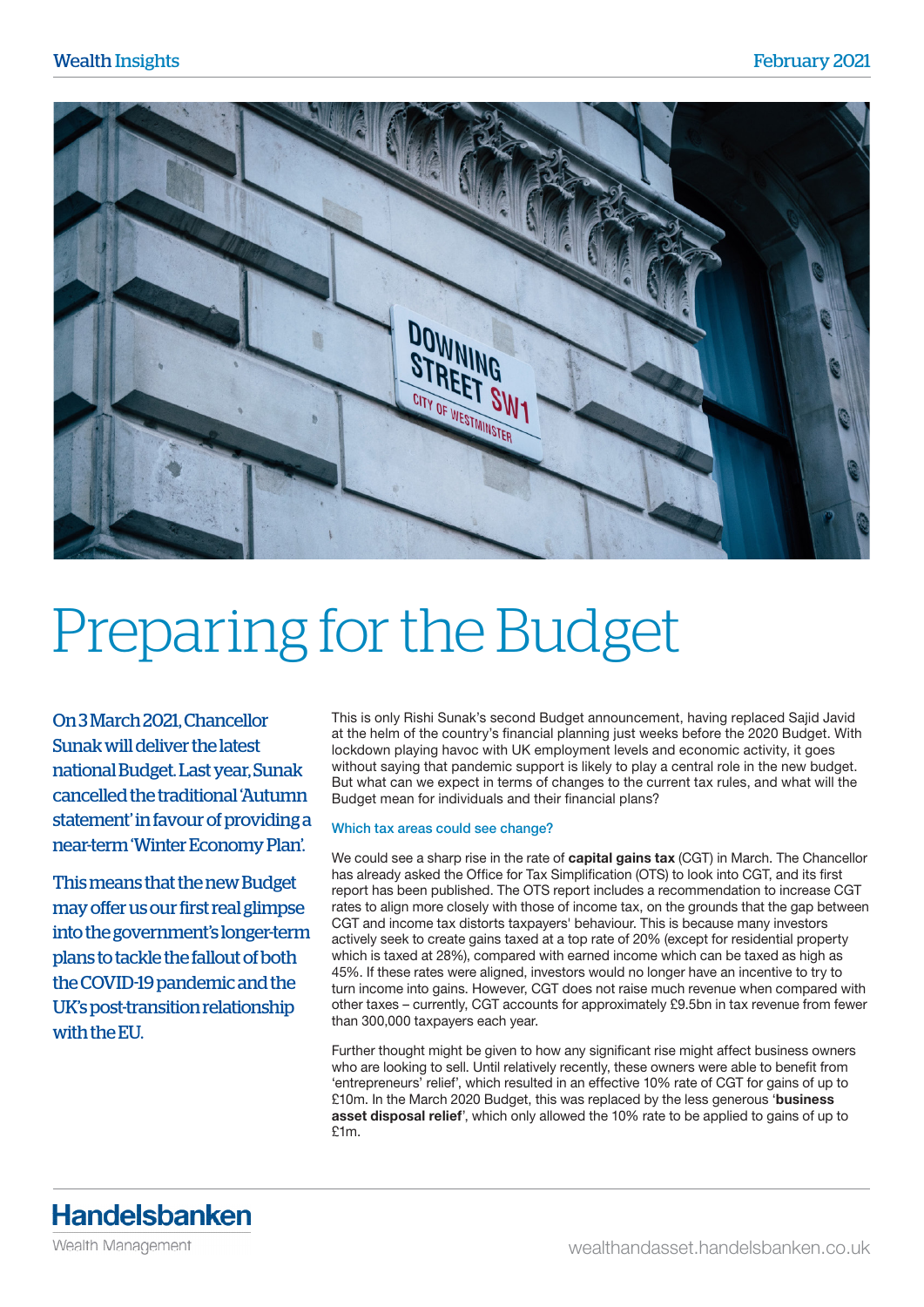**66** Unfortunately, by the time a major tax change is announced, it is often too late to take action. Equally, though, it is risky to make planning decisions ahead of time based purely on speculation.

Business owners could also be affected by changes to inheritance tax reliefs, namely Business Property Relief (BPR) and Agricultural Property Relief (APR). The main rationale for this is to prevent the sale or break up of businesses or farms to meet the cost of inheritance tax following the death of the owner.

A 2019 OTS report into IHT suggests the removal of the capital gains 'base cost uplift' on death where the assets concerned have not been subjected to IHT, due to IHT reliefs. At present, when someone dies, there is no capital gains tax to pay on profits they may have made on investments. If the 'uplift' on death was removed where an IHT relief was claimed, tax could be payable on the gain in value of the business.

The OTS have also made recommendations for the simplification of the rules relating to gifts made during a person's lifetime. There are a number of annual IHT exemptions, such as the £3,000 annual exemption, as well as the ability to gift surplus income, this latter relief being particularly attractive to those with high levels of income. It is possible that these will be wrapped up into a single annual exemption which may be less generous overall.

## Which areas are likely to remain untouched?

Income tax, national insurance and VAT form the largest sources of revenue for the UK government, together accounting for almost 60% of total tax revenue. The government did make an election pledge against increasing income tax, national insurance or VAT. While this promise was made before the pandemic, it would still be a surprise to see changes in these areas.

Meanwhile, in recent years, a number of measures have been introduced to limit the amount of pension tax relief which can be claimed. This includes the 'tapered annual allowance', which restricts pension contributions for the highest earners, and which has added much complexity to the pension savings regime. While there have been suggestions of a flat rate of pension tax relief – perhaps at 20% or 25% – this might be a stretch in the midst of a pandemic. Those hoping for a major overhaul of the pension regime may need to wait for a future budget.

## Can we mitigate the impact of potential tax increases?

Unfortunately, by the time a major tax change is announced, it is often too late to take action. Equally, though, it is risky to make planning decisions ahead of time based purely on speculation.

As we write, many savers with investment profits are considering whether or not to sell before the Budget, in order to ensure that any capital gains tax is paid at the current (pre-Budget) rate. If it is an investor's intention to take these profits and reinvest them into other assets, it could very well be a worthwhile course of action. However, if they would otherwise have no real desire to sell, then it may not be sensible to create a tax liability at this point, when by continuing to hold the asset no tax would be payable for some time.

We always advise our customers to ensure that all of their available annual tax allowances are fully used. This includes the personal allowance of £12,500, the dividend allowance of £2,000, and the capital gains tax allowance of £12,300.

What does this mean for families coordinating their financial strategies and resolving complex financial affairs?

Tax aspects are just one part of overall wealth planning for families to consider in the current environment. Among our clients, we feel that there has been a recent increase in the number of people making or updating their wills, which in turn has led many to give thought to lifetime giving. This could mean helping grown-up children onto the housing ladder, or aiding those who already have their homes to pay down their mortgages. In addition, given the potential for changes to some inheritance tax reliefs, some of our clients who had been considering making gifts have been moving ahead with their plans.

Making substantial changes on the grounds of pure speculation is never advisable. But for those who had already planned to make a change, it may be worth considering if alterations to current tax rates would impact the timing of your decision. Of course, we always advise seeking advice on your tax position before making any significant decisions.